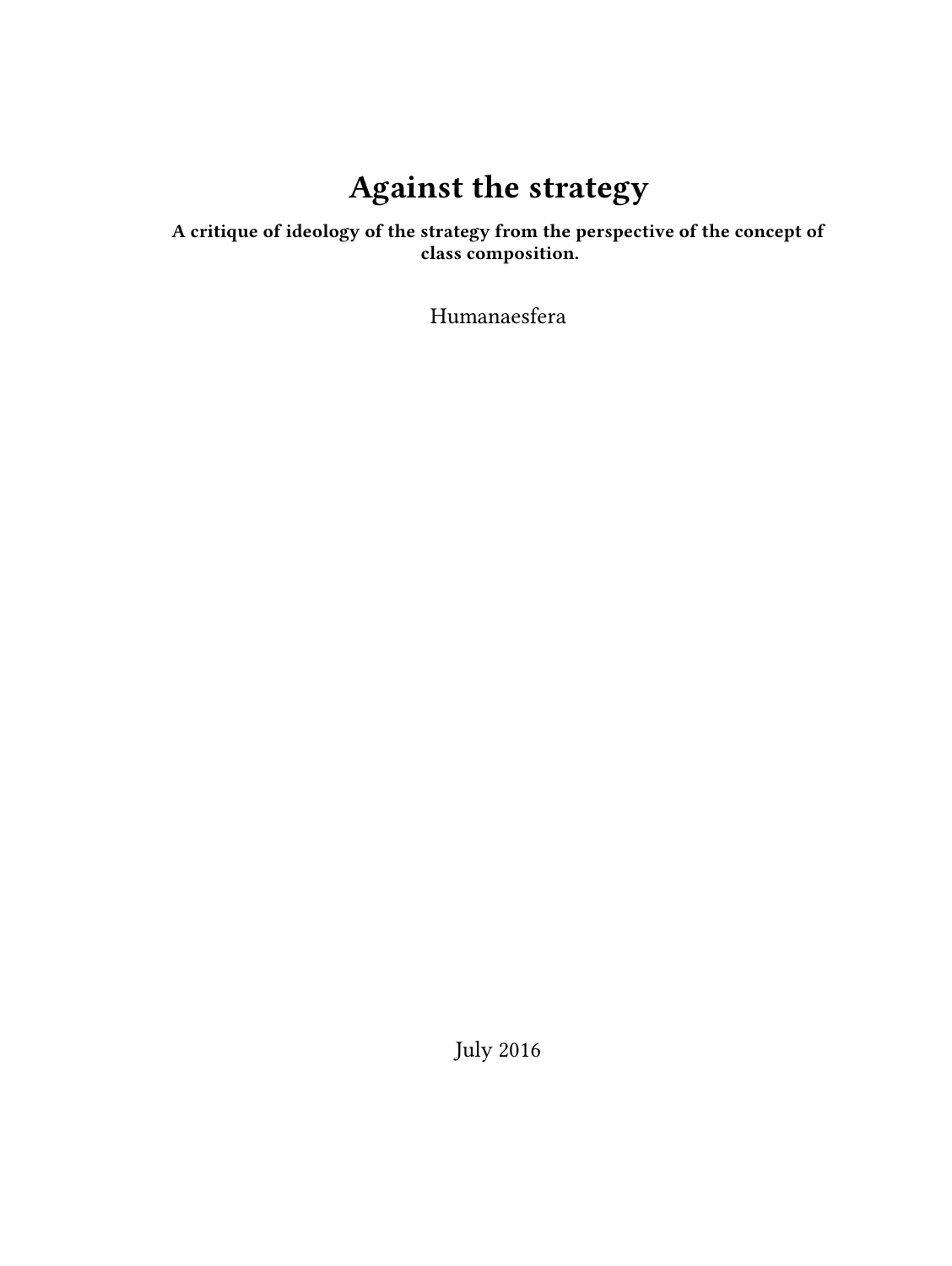## **Contents**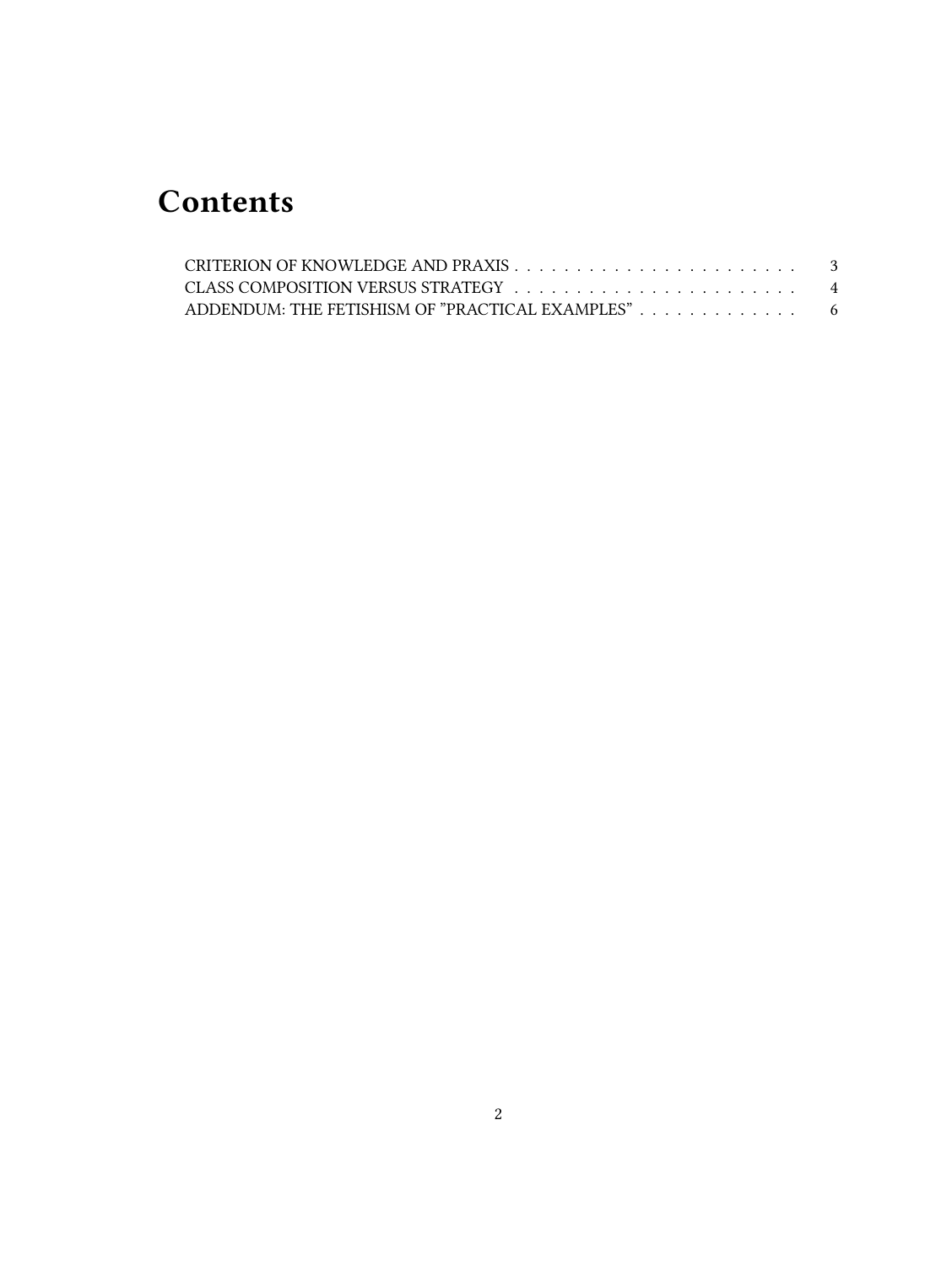There is nothing more fruitless and misleading than activism, militancy or the craving for "action". To exist is to act. The proletarians are not beasts who do things blindly or by instinct. There are no actions without purposes, objectives, desires … that is, existence (ie action) presupposes and implies theories that the proletarians create and enhance (or degrade and dogmatize) as their ability to act is objectively increased (or decreased).

Let us explain:

The proletariat's capacity to act is increased when they trust themselves (from an internationalist viewpoint), do not believe in "scapegoats", impose the satisfaction of their needs (which are communists: do not work and that everything be free, "gratuitous") and oppose radically, by this simple act, the ruling class (for whom, of course, this is "oppressive"); consequently, they attack power by dissolving what supports it (the mutual opposition among proletarians in enterprises, nations, race, gender, etc, fighting with each other to defend their own masters) through a material universalism (communism) which ensures free acess for anyone to the means of production and life, the free and autonomous expression of human capabilities and needs. The free individuality is no longer hindered by the reifying, identitarian, massifying comparison that consists of competition, private property, hierarchy, market and state.

On the other hand, the capacity to act is decreased when the proletarians are wary of themselves (to the point of massacring themselves by a simple request of the chiefs and powerful), are willing to attack scapegoats (foreigners, "Jews" immigrants, "vagabonds," "slum dwellers", "bad politicians", "bad businessmen"), and when they repress their desires on behalf of fiction of a "greater good" (nation, enterprise, ethnicity, ideology, religion …), that is, when they unite with "their" ruling classes (bureaucratic or private, of the left or right) against themselves. The less they are able to act, the more they surrender to the reaction.

In the first case (increased capacity to act), the theory necessarily develops and is enriched, whereas in the second case (reduced capacity to act), the theory can only degrade and dogmatizing.

#### <span id="page-2-0"></span>**CRITERION OF KNOWLEDGE AND PRAXIS**

The criteria in order to distinguish lies or rumors from truth, speculative from probable, things that are true in some contexts and false in others, what is based on mere faith from what is based on evidence etc., these criteria are intrinsic expressions of the degree of autonomy or heteronomy of the proletariat, of their self-determination or their subjection to the ruling classes. In this regard, there are three types of critique of capitalist society:

A) There is a criticism of capitalist society whose truth can be checked materially by anyone in their everyday lives, worldwide, by any proletarian: the critique of capital as a relation that forces us to sell ourselves as useful objects in the labor market, which coerces us, if we want to survive, to sell our capabilities in exchange for money, which coerces us to exercise our capabilities against ourselves, making the world a hostile force that accumulates, depriving us (private property) of our own material conditions of existence, a hostile power that dominates us, use us and discard us: capital and the repressive apparatus that guarantees it (the state). Such is a critique of the essence of capital, it is radical, and it invariably implies the irrevocable need to abolish work,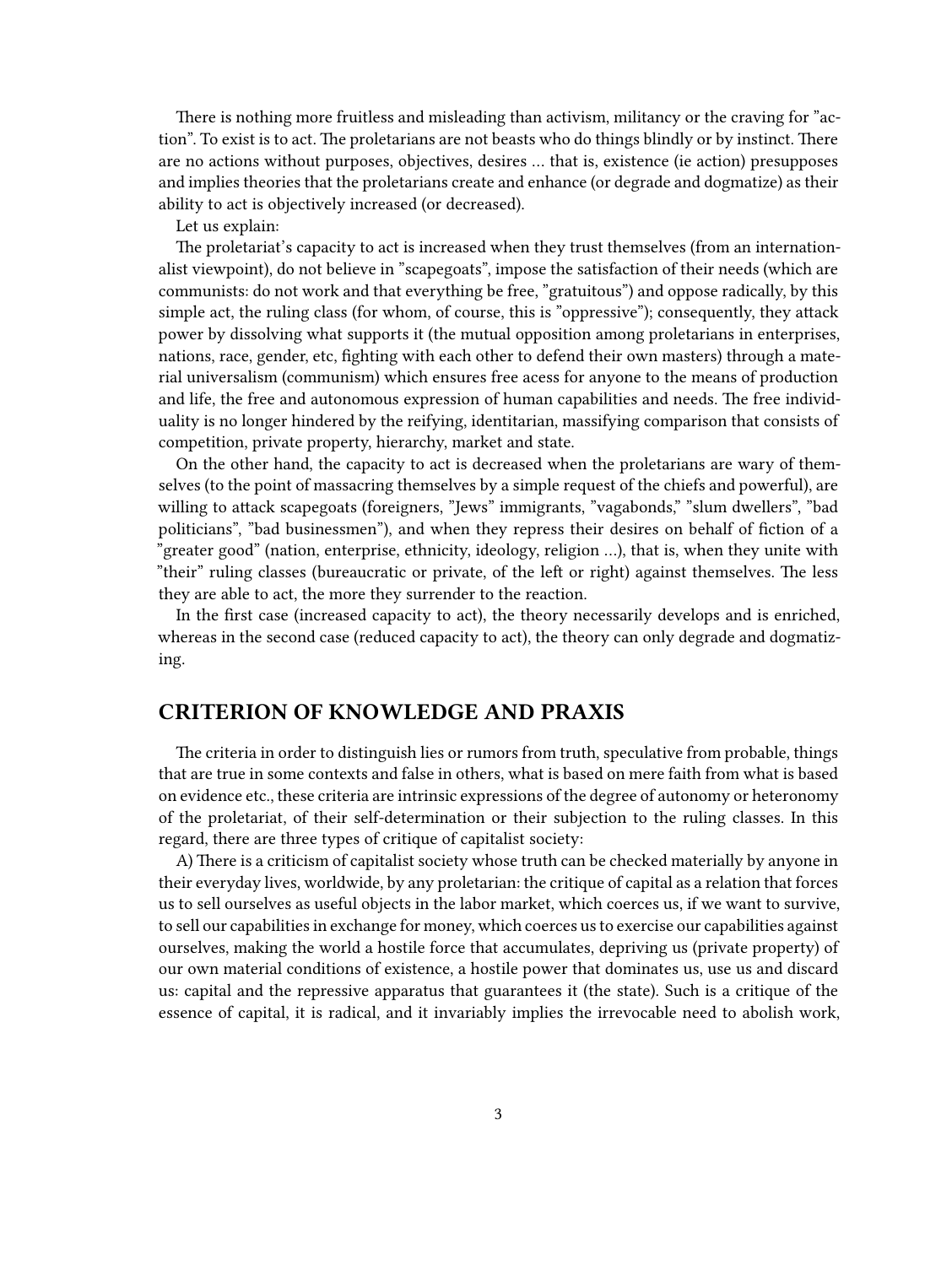private property, the interprise, the borders and the state, that is, effectively communism $^1$ . Detail: requires no faith in "special sources of information."

B) There are other criticisms that require some "faith", as are the partial criticism of the capitalism (which are basically social democratic criticism: unequal distribution of income, planned obsolescence, deterioration of living conditions, of the environment, capitalists and bureaucrats circumventing laws, governments plotting the overthrow of others …) which are nothing more than criticism of accidents of capital, not of its essence. While in the case A, the proletarians are fully autonomous as to be able to verify the truth of his knowledge (which expresses the matter of his own everyday life) and act according to what they know, in case B, they must rely on experts. Yet the truth of this criticism can be weighed in the everyday life (for example, verifying in fact the worsening of living conditions, or not verifying the planned obsolescence). But the less radical and more partial is the criticism, since it is more "inaccessible", the more require that the activity of proletarians submits to "higher spheres", and less expresses an autonomous praxis able to oppose the capital in order order to impose the satisfaction of human needs.

C) And there are criticisms of capitalism that only require faith, a faith entirely based on "special sources of information", a faith that is accepted on the basis of vague "psychological intuitions" or appeal to feelings. For example, speculative criticisms (for example, those who prophesy the "inevitable collapse of capitalism" as the new "critical criticism" - Kurz, Postone, Jappe… -, the acceleracionism, transhumanism etc.), conspiracy theories ("occult forces" that are plotting the suffering and annihilation of the poor, the people or nature) and identitarian criticisms (who claim an identity - gender, race, ethnicity, nationality, culture - against other identities that supposedly "represent capitalism"). In practical terms, these criticisms requires complete submission, the complete annihilation of the ability to think and to act of the proletarians, and the assumption as true of any rumor or lie to confirm the "intuitive" prejudices (eg, the paranoid lies about GMOs , chemicals, vaccines, medicine, science, natural products, technology … as many environmentalists propagate). The supreme example is the religion itself, in which faith in the revelation of an occult absolute truth requires total obedience to those who claim to have special access to it (hence the word "hierarchy" of hieros, sacred or secret, and arché , source, principle or order).

#### <span id="page-3-0"></span>**CLASS COMPOSITION VERSUS STRATEGY**

Some argue the case A, full autonomy, is insufficient because it is abstract and philosophical, and we need the case B, because strategy is needed (eg, "transition period"), which is even seen as more fundamental.

But to talk about strategy only makes sense against a strategy of the opposite side, that is, when there is a presumed counter-strategy. This is not class struggle but a war of fronts, which implies a single chess board, a single language, a single shared logic, implies both sides confront each other as equivalents. In order to war against each other, they need to be in the same plane, be based on the same structure, position themselves in the same level, talk on equal terms. Hence

<sup>&</sup>lt;sup>1</sup> "It is not a question of what this or that proletarian, or even the whole proletariat, at the moment regards as its aim. It is a question of what the proletariat is, and what, in accordance with this being, it will historically be compelled to do. Its aim and historical action is visibly and irrevocably foreshadowed in its own life situation as well as in the whole organization of bourgeois society today." (Marx e Engels, The Holy Family or Critique of Critical Criticism.)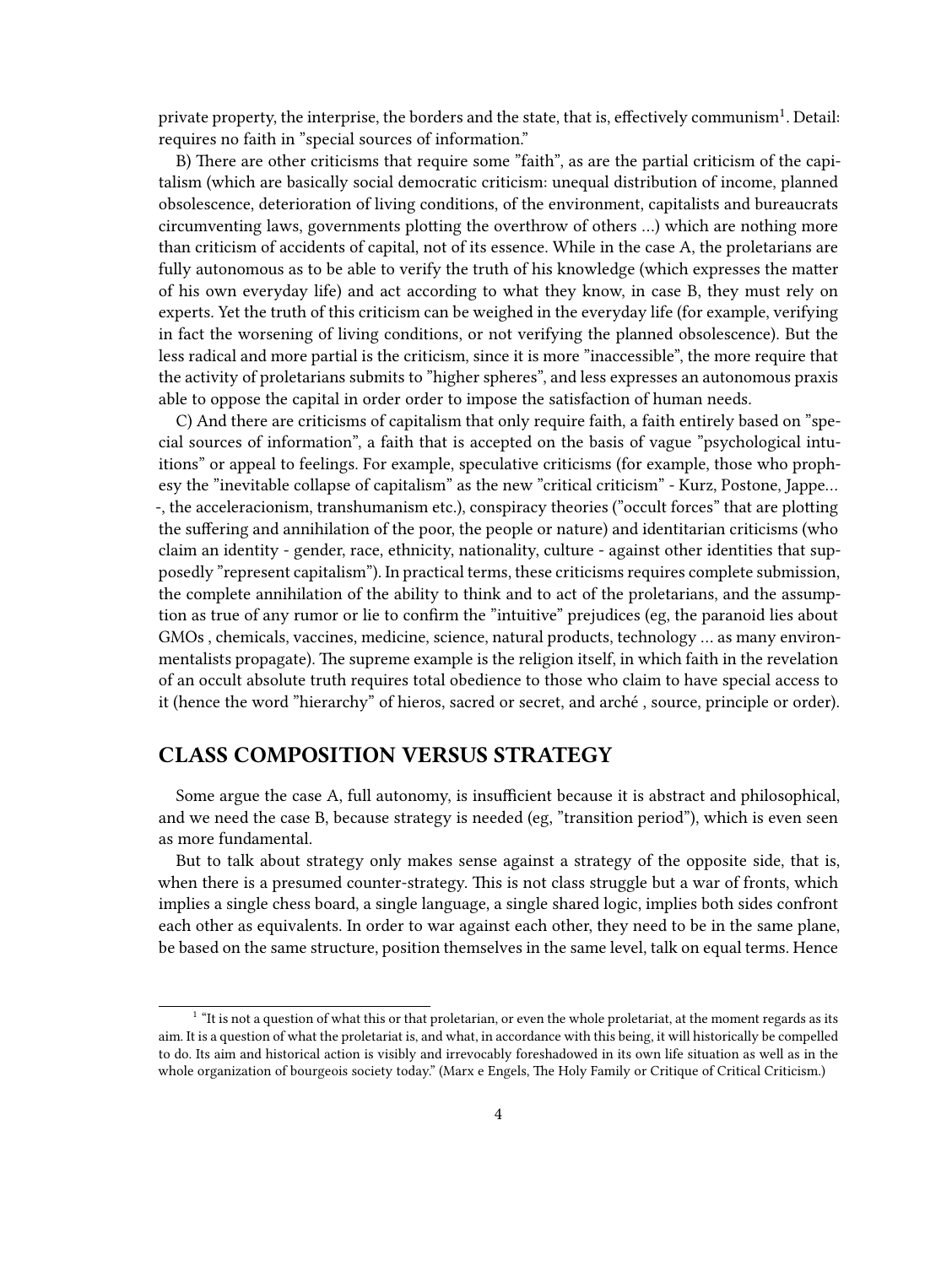all counter-revolutions in all "victorious" revolutions that have existed, since the same structures (domination, class society, state etc.) of the enemy are reproduced in the name of attacking him.

The great virtue of the proletarians is that they, as an autonomous class, can not attack the structure on the same level of the structure, but as a product, as a resulting molecular production of their own simultaneous everyday activity worldwide. If they attack the structure on the same level of the structure, using a defined strategy, they are condemned to reproduce their own subjection under the same or some new ruling class, because their field of action, the universal simultaneous everyday activity, is doomed to remain unchanged (work, self-sacrifice, subjection …) to carry out the strategy itself, reproducing automatically, perhaps with new names, the same structures which necessarily result from the alienated everyday activity.

As opposed to the ideology of the strategy, the proletarians can only rely on their own autonomous capacity to act and think, boosted by the rapid spread of their struggle worldwide. In the same act, they communicate with each other worldwide the knowledge of how their simultaneous daily activities interconnects (eg. according the place where each is, the supply chains, the relationship between industry, agriculture and the materials pathways for the free expression of needs, desires, thoughts and capabilities of the residents and travelers of world, etc.)<sup>2</sup>, a knowledge that is simultaneous with the active suppression of the material (molecular) conditions of existence of private property, capital and the state and with the creation of a new society in which the means of life and production, inextricably interconnected worldwide in a network of immanent flows, become freely (gratuitous) accessible to anyone who wants to meet his needs, desires, thoughts, projects, passions, and develop freely their skills, abilities and potentials.

An event like this, which disables the basis of the power of the ruling class (businessmen, bureaucrats and the state), has from the very beginning an incomprehensible and non-negotiable language with the ruling class and the state, being in fact a dictatorship against them – the true dictatorship of the proletariat. The ruling class not even have time to begin to understand what is undergoing and can not devise a strategy before the proletariat have self-abolished and thus abolished the ruling class, the class society. Very different from that, activism and militancy is characterized by showing off spectacularly to the ruling class as "opposition". Obviously, the weapons of the ruling class, the state, the death squads, etc. are infinitely more powerful and refined than any "strategic opposition movement"<sup>3</sup>, which consequently is merely spectacle - only useful to the ruling class rehearse their watchdogs and control methods, which, staging, legitimizes the status quo itself as "democratic". And when it is not staging, the "strategic opposition movement" is only the reproduction of the structure to which seeks to oppose, as we saw in the preceding paragraphs.

 $2$  It is the class composition. For more details, see:

<sup>-</sup> Discussion paper on class composition - Kolinko

<sup>-</sup> The Network of Struggles in Italy - Romano Alquati

<sup>-</sup> The factory without walls - Brian Ashton

<sup>-</sup> Reality check: are we living in an immaterial world? - Steve Wrigh

<sup>&</sup>lt;sup>3</sup> As opposed to the staging of the "strategic opposition," the only way to suppress the repressive force of the status quo is by an emergency so rapid and widespread of the autonomous proletariat (hence of communism) that the ruling class not even find where start repressing, so that their repressive watchdogs will no longer see any point in continuing obedience, ceasing to be watchdogs, turning their weapons against the generals and distributing weapons to the population, for the simple reason they start to be uncontainably and irrepressibly attracted, like the rest of the exploited, to the enthralling emergence of generalized luxurious communism, the worldwide human community.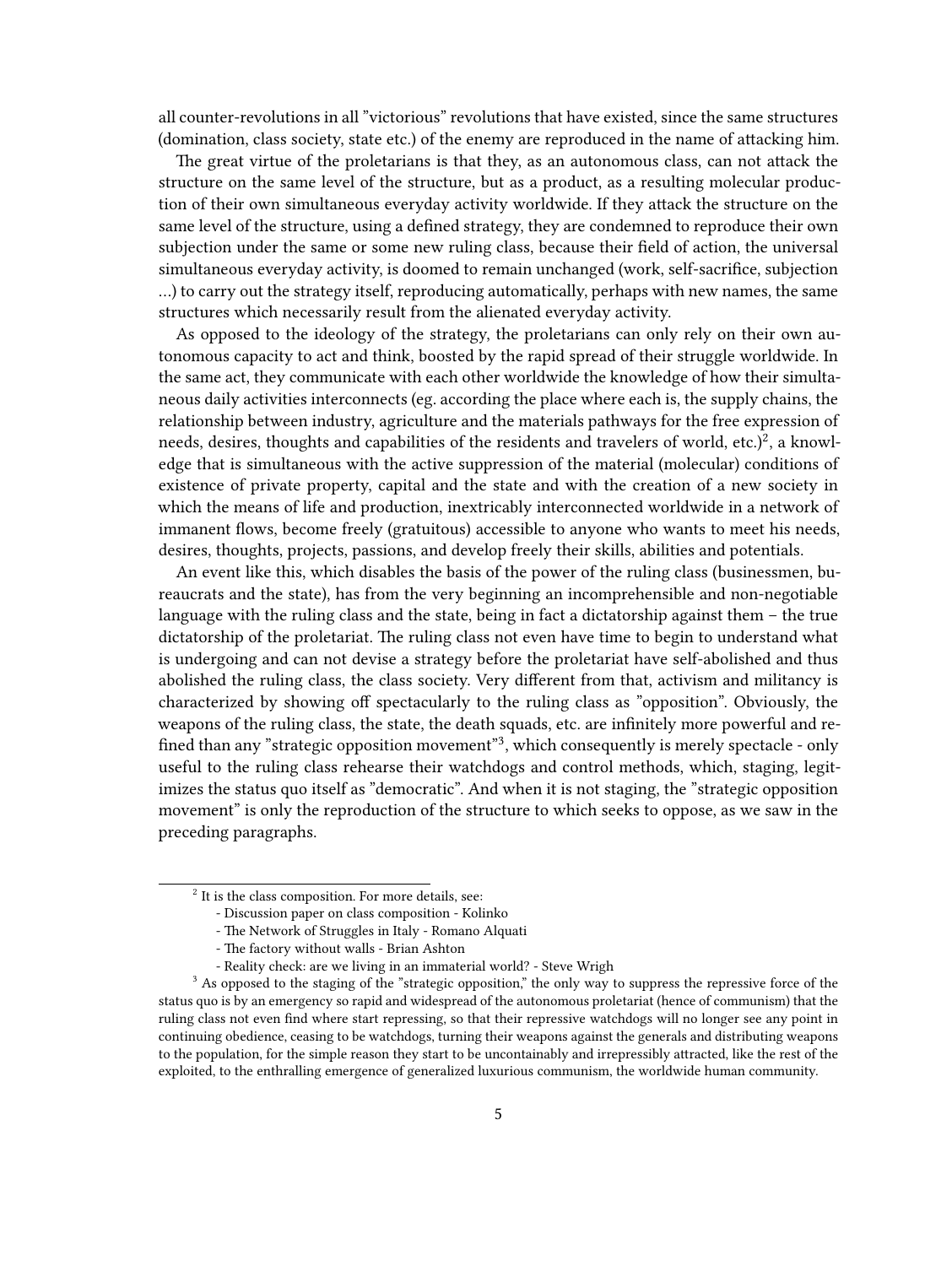Obviously, the more reduced the capacity to act of the proletariat, the less it can have the luxury to think for yourself, and more it can only be the object of strategies, of bureaucrats, businessmen and politicians who say they think and act for their "well," promising, for example, reforms, improvements etc. So they say we must be realistic, that the proletariat must do everything possible, voting, participating in campaigns, militating, "trying harder", "sacrificing more " etc., in short, participating in strategies. This is a mistake. For if there is no autonomous struggle, it is sheer luck, and extremely unlikely to occur any of the promised improvements; and if there is autonomous struggle, it makes no sense to let us reduce as object of strategies.The immediate side effect of the autonomous struggle is that all bureaucrats, businessmen and politicians, in order to contain the emergence of the proletariat as a class, pass finally to serve such "improvements", but, of course, in the same dish of repression. The point is the autonomy of the proletariat spread so quickly on a global scale that makes it impossible to fall into this trap again.

### <span id="page-5-0"></span>**ADDENDUM: THE FETISHISM OF "PRACTICAL EXAMPLES"**

The revolutions and counter-revolutions we have experienced in the past 300 years have shown us that the most destructive ideology for the world autonomous struggle is that of the "practical examples". As soon as one hears about a "revolution" anywhere in the world, ones abandons all critical faculties and consideration for the truth, which then is considered insignificant when compared the "real practical example of how to transform the world". The reality of the example is considered so complex that all criticism and search for truth is dismissed as reductionist mental masturbation and utopianism. Abandoning the capacity to think, this opens the way for a superstitious "taskism", destroying the autonomous struggle, whether by the imaginary fight that mimics the appearance of spectacular example, whether by the acceptance of subordination to bureaucrats considered representatives of the example (as when the leninism spread in the world and destroyed the autonomous struggle everywhere thanks to the "unquestionable reality" of their example," 1917 in Russia).

As an antidote, there is indeed a accurate minimum criterion to evaluate each and every supposed example (as Kurdistan, Zapatistas, Russian and Spanish Revolution etc): if a supposed revolution does not spread quickly beyond the borders for the whole world (with the proletarians opposing their oppressors in more and more places on earth and constituting themselves as an autonomous class without borders, refusing to kill in wars, turning their weapons against the generals on all sides, communizeing etc.), if the supposed revolution is perpetuated only in one place, this is enough in order to know that there is a state and capital (regardless of the name that use, "self-management", "socialism", "communism", "anarchism" … ), ie a class society. By the simple fact that, isolated, they are condemned to conform to exchange in the world market, accumulating capital and exploiting the proletariat in order to not to go bankrupt in international competition, and also because they are doomed to be constituted as a state to ally himself, to defend or attack other states.

humanaesfera, July 2016